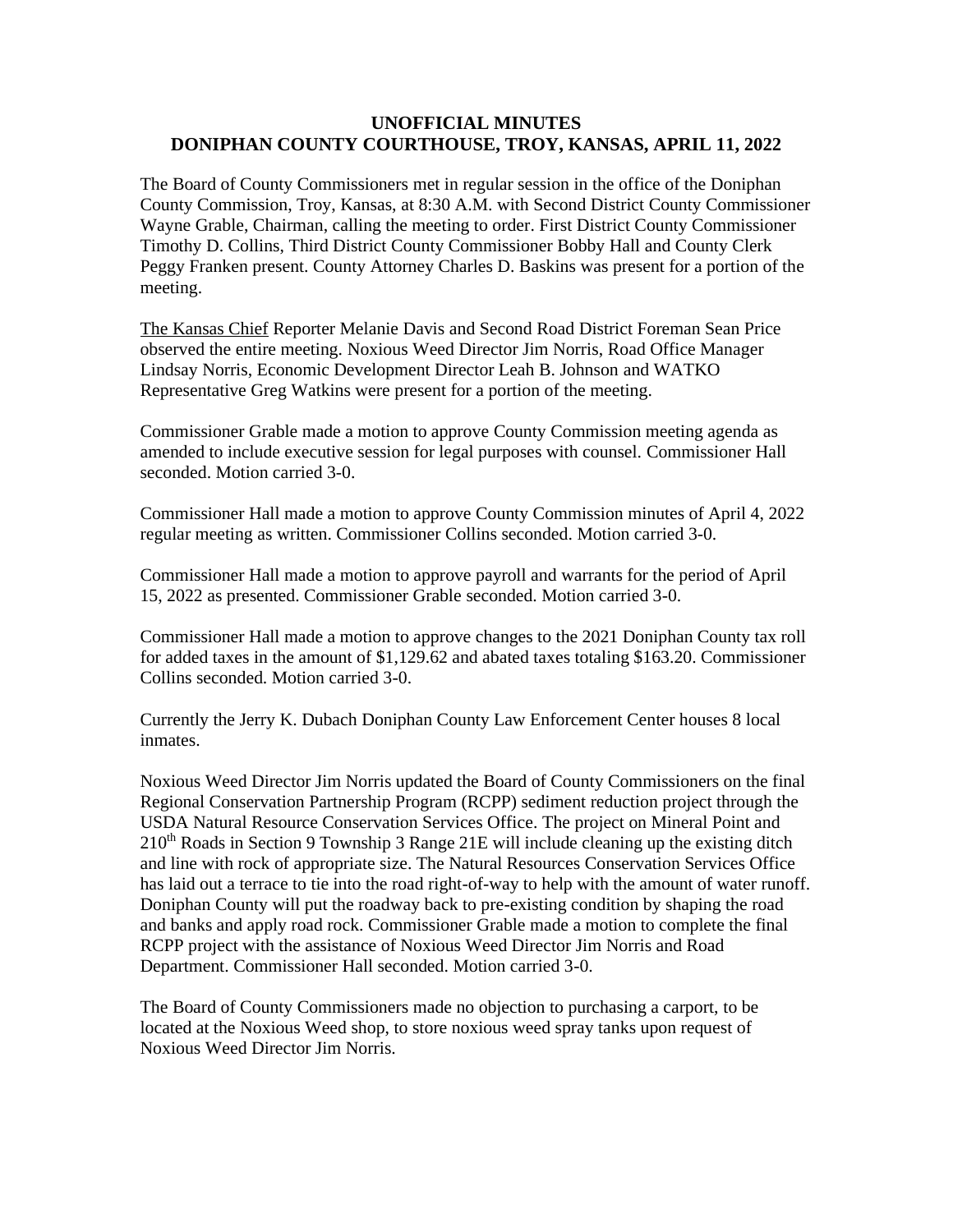County Clerk Peggy Franken presented the County Commission with the March 2022 departmental cash and budget summary for their review.

Second Road District Foreman Sean Price told the County Commission repair work on the 2012 Freightliner has been completed, the Road Crew will pick up after they finish up road projects before inclement weather sets in.

Road Office Manager Lindsay Norris gave the Board of County Commissioners a copy of 2018 Western Star rock truck specifications, as previously requested by Commissioner Collins. Second Road District Foreman Price suggested when purchasing trucks the Board specify larger fuel tank.

Norris also told the Board a 12-guage 90' x 36" tube would cost \$82.80 per foot for Ash Point Road south of 160<sup>th</sup> Road in Sections 5 and 6 Township 4 Range 19E. The Board of County Commissioners took no action.

Commissioner Grable made a motion to approve progress order for bridge structure RS160 northeast of Severance, Kansas on  $180<sup>th</sup>$  Road in Section 23 Township 3 Range 19E in the amount of \$178,212.08. The bridge replacement project through the Kansas Department of Transportation Local Bridge Replacement Program is a reimbursable program, whereby Doniphan County will pay the cost of the bridge replacement, with KDOT to reimburse Doniphan County in an amount not to exceed \$200,000.00. The total cost of the bridge replacement project is \$364,224.54. Commissioner Collins seconded. Motion carried 3-0.

Lindsay Norris, Road Office Manager, reminded the County Commissioners of other designated road projects for 2022 including bridge repair on 140<sup>th</sup> Road by Husker Steel in the amount of \$185,304.00; 195th Road Kansas Department of Transportation Small Span bridge replacement to be let in November;  $175<sup>th</sup>$  Road overlay \$661,213.07; Elgin Road overlay \$194,617.64, Vance Brothers chip seal projects \$733,240.00 and road patch work \$50,000.00, as well as rebuilding of 150<sup>th</sup> Road. Commissioner Grable asked Norris the status of removing bridge T-831-2 on Oxide Road, south of US Highway 36, in Section 15 Township 3 Range 21E. Norris said it would be considered a "sacrifice bridge" by Kansas Department of Transportation standards with Doniphan County receiving an additional \$50,000.00 toward future KDOT bridge projects.

Norris told the County Commission she has given Vance Brothers contact information to cities and smaller entities wishing to have chip seal projects done this year, as Doniphan County is not performing the service. Road Foreman Price said the Road Department will begin patch work May 1, 2022 weather permitting. The Board reminded Price to have patch work complete by the time Vance Brothers begins chip sealing county roads the last week of June 2022.

Mary Lou Glynn contacted the Road Department to notify the County Nemaha County will no longer be picking up the recycling trailer located in Highland, Kansas for disposal at the Nemaha County recycling center. Road Office Manager Lindsay Norris said the County would need to transport the trailer if they wish to continue with the recycling program. She indicated the trailer is currently full and in need of dumping. The Board of County Commissioners took no action.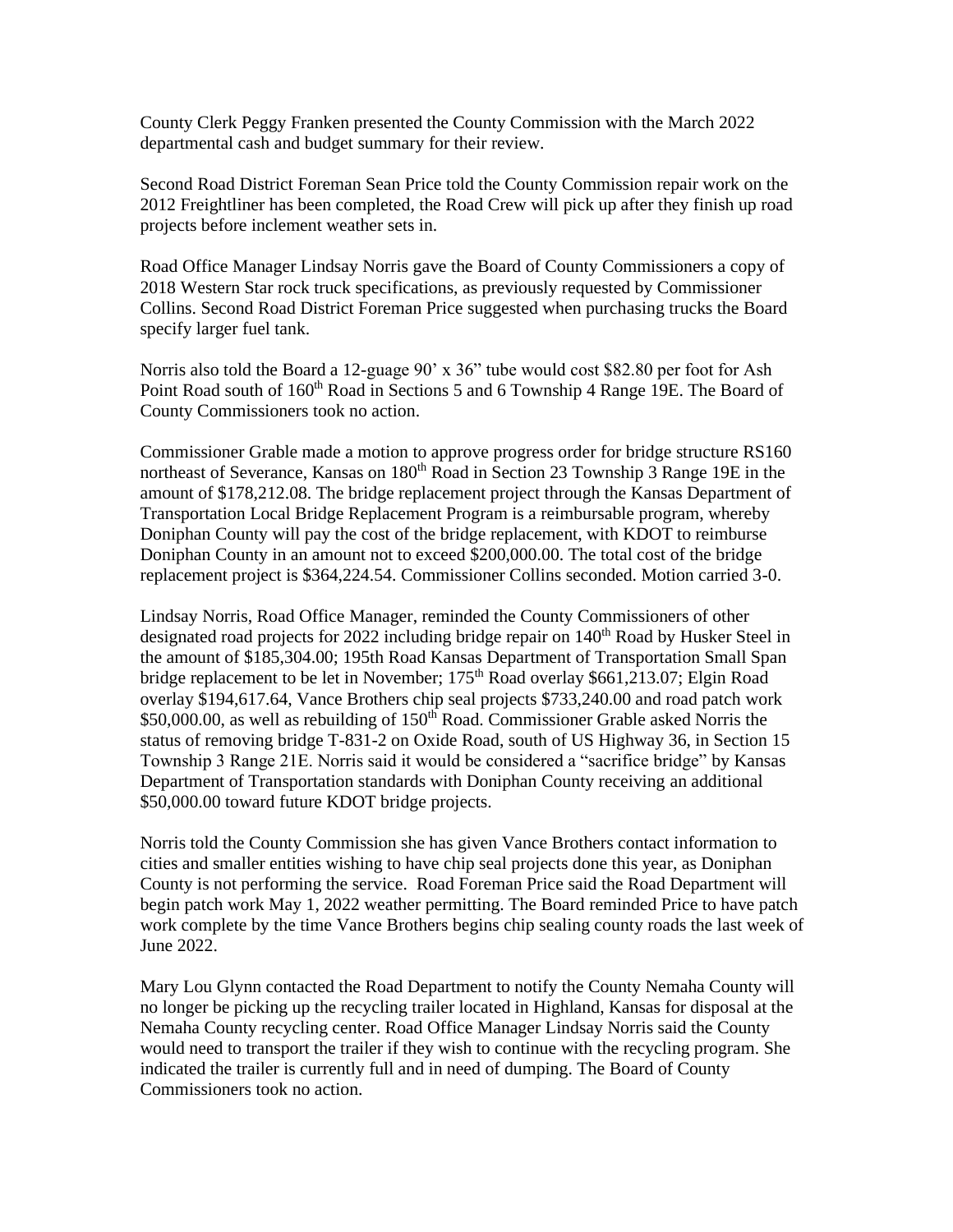Greg Watkins, Representative with WATKO an employee benefits consulting firm, met with the Board of County Commissioners to propose shopping the market for Doniphan County's health insurance benefits. The Board of County Commissioners took no action pending review of contact reference list.

Economic Development Director Leah B. Johnson gave the Board of County Commissioners a newly printed Glacial Hills Scenic Byways brochure. She informed the Commission the counties of Brown, Doniphan, Marshall, Nemaha and Washington are working with the State of Kansas on the Pony Express Historic Byway designation.

Commissioner Hall asked Economic Development Director Leah B. Johnson to work on bringing a franchise restaurant into Doniphan County along US Highway 36. Director Johnson stated there are territorial rights with some franchises and only private investors can purchase a franchise. The Board of County Commissioners requested she contact franchise owners to see about the possibility of expanding into Doniphan County.

Director Leah Johnson informed the County Commission she is working with DC Development to do due diligence for development of housing and golf course on property owned by DC Development in Troy, Kansas.

At 9:54 A.M. Commissioner Grable made a motion to recess into executive session for the purpose of discussing confidential data with legal counsel pertaining to roads, with the meeting to be called back to order in the office of the Doniphan County Commission at 10:04 A.M. Commissioner Collins seconded. Motion carried 3-0. County Attorney, County Clerk, Road Office Manager and Second Road District Foreman remained.

County Attorney Charles D. Baskins informed the County Commission public hearing has been set for April 18, 2022 at 10:00 A.M. for consideration of road vacation and new road dedication for a portion of Elgin and  $210<sup>th</sup>$  Roads, described as follows:

A portion of the southwest quarter of Section 6, Township 3 south, Range 20 east of the 6th Principal Meridian, Doniphan County, Kansas, being more particularly described as follows: A strip of land 40.00 feet in width, lying 20.00 feet on each side of the following described centerline: Commencing at the southwest section corner of said Section 6; thence along the south line of said southwest quarter S. 89°32'35" E. A distance of 339.41 feet to the point of beginning; thence N. 24°00'36" W. A distance of 365.84 feet; thence N. 34°39'47" W. A distance of 88.57 feet; thence N. 41°26'30" W. A distance of 56.35 feet; thence N. 59°16'11" W. A distance of 53.59 feet; thence N. 76°11'37" W. A distance of 38.15 feet to the east right-of-way line of Elgin Road being also the point of ending. The sidelines of said strip of land shall be prolonged or shortened so as to terminate on the easterly right-of-way of said Elgin Road and said south line of the southwest quarter. Contains 0.55 acres, more or less.

The new course of the road to be approved is as follows to wit: A portion of the southwest quarter of Section 6 and the northwest quarter of Section 7, Township 3 south, Range 20 east of the 6th Principal Meridian, Doniphan County, Kansas, being more particularly described as follows: A strip of land 40.00 feet in width, lying 20.00 feet on each side of the following described centerline: Commencing at the southwest section corner of said Section 6;